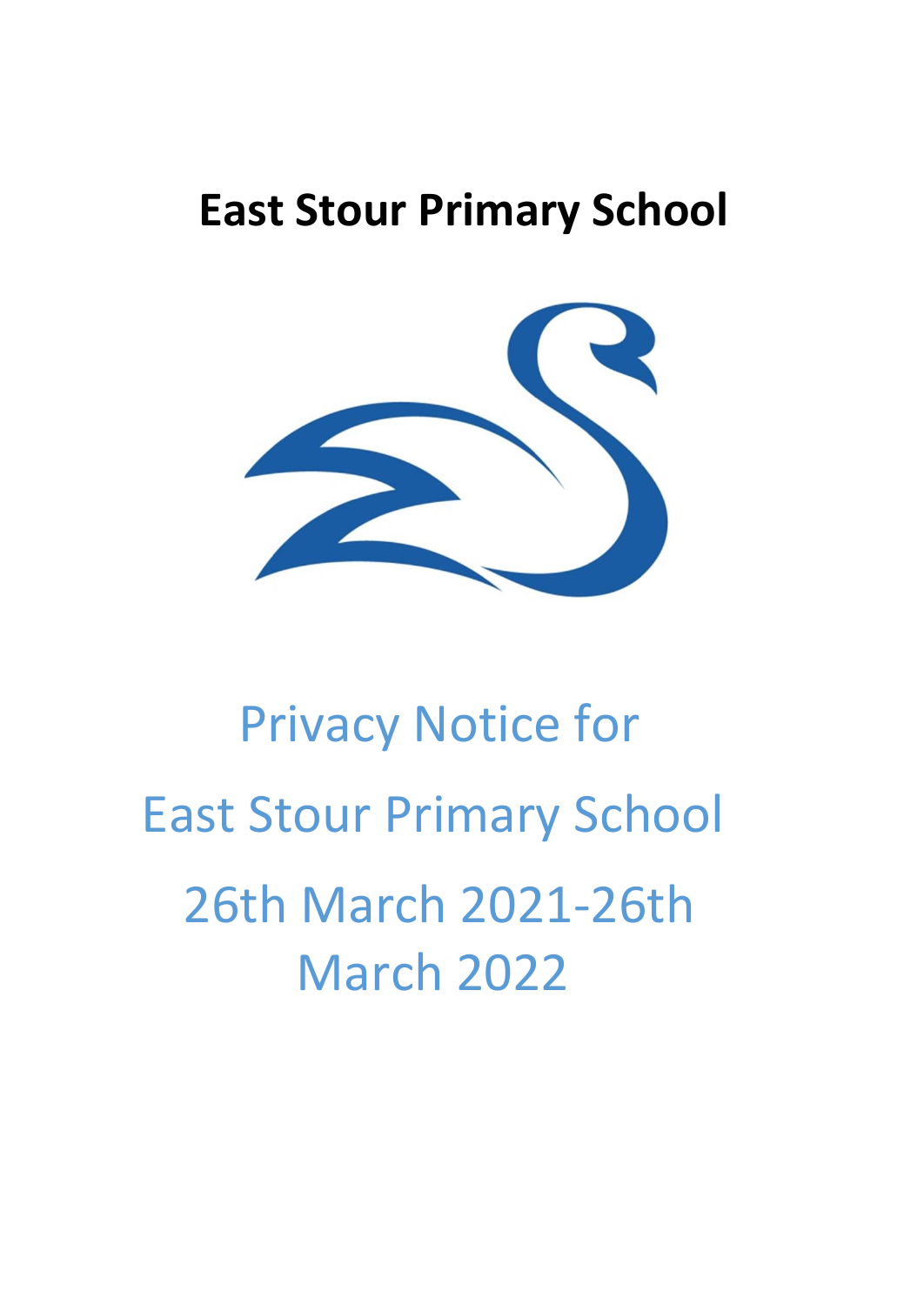This notice explains what personal data (information) we hold about you, how we collect, how we use and may share information about you. We are required to give you this information under data protection law.

## Who are we?

East Stour Primary School collects, uses and is responsible for certain personal information about you. When we do so we are regulated under the General Data Protection Regulation which applies across the European Union (including in the United Kingdom) and we are responsible as 'controller' of that personal information for the purposes of those laws. Our Data Protection Officer is SPS DPO Services.

# The personal information we collect and use

#### Information collected by us

In the course of providing education we collect the following personal information when you provide it to us:

● Personal information (such as name, unique pupil number, contact details language, nationality, country of birth, and free school meal eligibility) ● Special category characteristics

- $\circ$  Ethnicity
- Special educational needs (SEN) information
- $\circ$  Relevant medical information
- Attendance information (such as sessions attended, number of absences and absence reasons)
- National curriculum assessment results

We also obtain personal information from other sources as follows:

● Personal information, special category information, assessment results and SEN information from schools that you previously attended

• Service support and involvement information from KCC teams working to improve outcomes for children and young people (such as SEND, Early Help, Free School Meals, Admissions)

#### How we use your personal information

We use your personal information to:

- Support pupil learning
- Monitor and report on pupil progress
- Moderate teacher assessment judgements
- Provide appropriate pastoral care and support services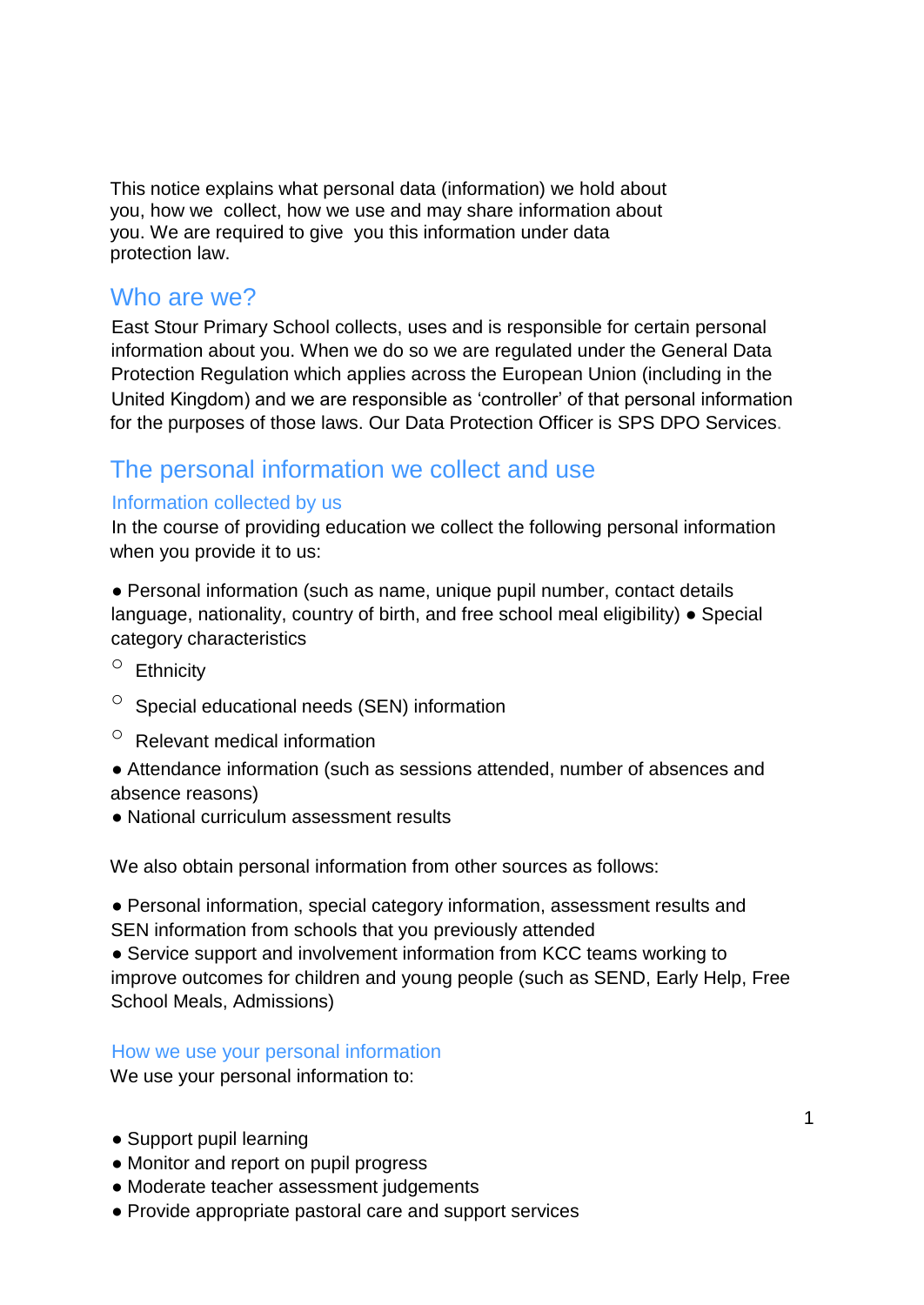- Assess the quality of our services
- Comply with the law regarding data sharing
- Support you to decide what to do after you leave school
- Support or improve educational provision
- Ensure no children are missing education
- Support children at risk of permanent exclusion
- Support the primary, secondary and in-year admissions process ●
- Safeguard children and young people
- Improve the education and services we provide

#### How long your personal data will be kept

We will hold your personal information securely and retain it from the child/young person's date of birth until they reach the age of 25, after which the information is archived or securely destroyed.

#### Reasons we can collect and use your personal information

We collect and use pupil information under section 537A of the Education Act 1996, section 83 of the Children Act 1989, and to carry out tasks in the public interest. If we need to collect special category (sensitive) personal information, we rely upon reasons of substantial public interest (equality of opportunity or treatment).

If there is processing or sharing that relies on your consent, we will make this clear to you and ensure we seek your consent.

#### Who we share your personal information with

● Department for Education (DfE) (statutory for school funding and educational attainment policy and monitoring) and other government agencies and local authorities as required (e.g. to resolve funding queries)

● Kent County Council teams working to improve outcomes for children and young people

● Commissioned providers of local authority services (such as education services)

- Schools or colleges that you attend after leaving us
- Local forums with schools and KCC representatives which support in-year fair access processes and support managed moves between schools

• Local multi-agency forums which provide SEND advice, support and guidance (such as Local Inclusion Forum Team (LIFT))

• Partner organisations signed up to the Kent & Medway Information Sharing Agreement, where necessary, which may include Police, school nurses, doctors and mental health workers and Kent Community Health NHS Foundation Trust ● Schools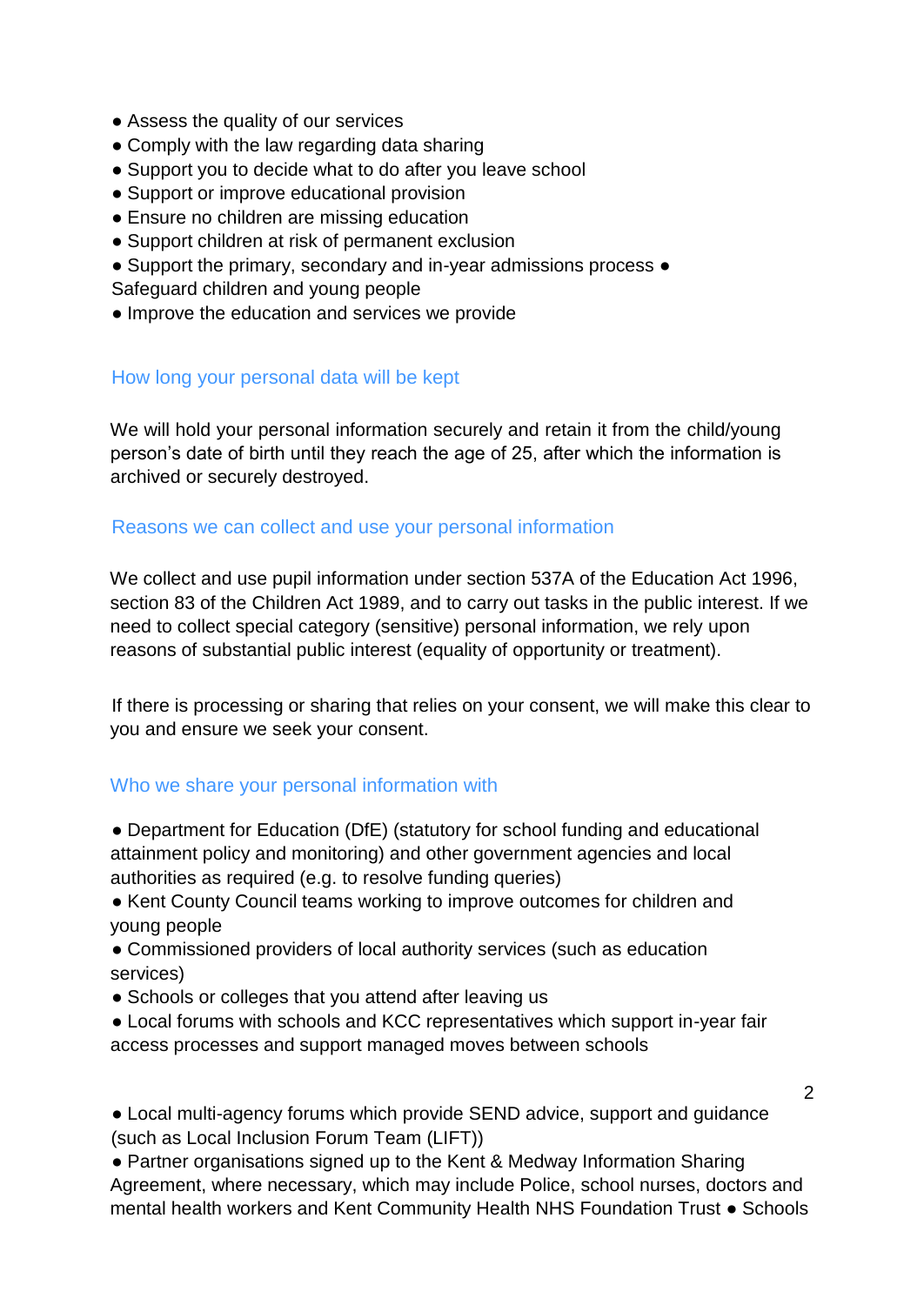in our local collaboration, to enable the moderation of pupil assessment outcomes, to support collaborative working through joint analysis, and ensure children continue to receive appropriate education provision ● KCC has to share information with external moderators (teachers with recent relevant experience) of end of key stage assessments, to meet statutory requirements from the Standards & Testing Agency (STA)

• Third-party providers of information services (such as student apps) and contracted providers of services, including CPOMS (electronic safeguarding system), Arbor (electronic system to contact parents via email), Bentley Photography (the Photography Company used by the school), EExAT (an online assessment tracker for early years pupils), Caterlink (our school meal provider), Cool Milk ( provider of free school milk for under 5's) SchoolCloud virtual parents evening platform, IRIS Connect platform, SP Tutors and Evaluators.

We will share personal information with law enforcement or other authorities if required by applicable law.

We are required to share information about our pupils with KCC and the Department for Education (DfE) under section 3 of The Education (Information About Individual Pupils) (England) Regulations 2013.

KCC has a legal responsibility to track all young people up to the age of 19 (and young adults with learning difficulties or disabilities up to the age of 25). The purpose of collecting this information is to assist the planning of education and training for young people and the support services they require. KCC will inform us of your current activity once you have left the school. This is in relation to education, training, employment with training you may be undertaking and whether you are NEET (not in Education, Employment or Training). Some of this information is then shared with the DfE who use the information to plan at a national level.

This information enables KCC to provide and arrange:

- post-16 education and training provision
- youth support services
- careers advice and guidance

#### **The National Pupil Database (NPD)**

The NPD is owned and managed by the DfE and contains information about pupils in schools in England. It provides invaluable evidence on educational performance to inform independent research, as well as studies commissioned by the DfE. It is held

in electronic format for statistical purposes. This information is securely collected from a range of sources including schools, local authorities and awarding bodies.

We are required by law, to provide information about our pupils to the DfE as part of statutory data collections such as the school census and early years' census. Some of this information is then stored in the NPD. The law that allows this is the Education

3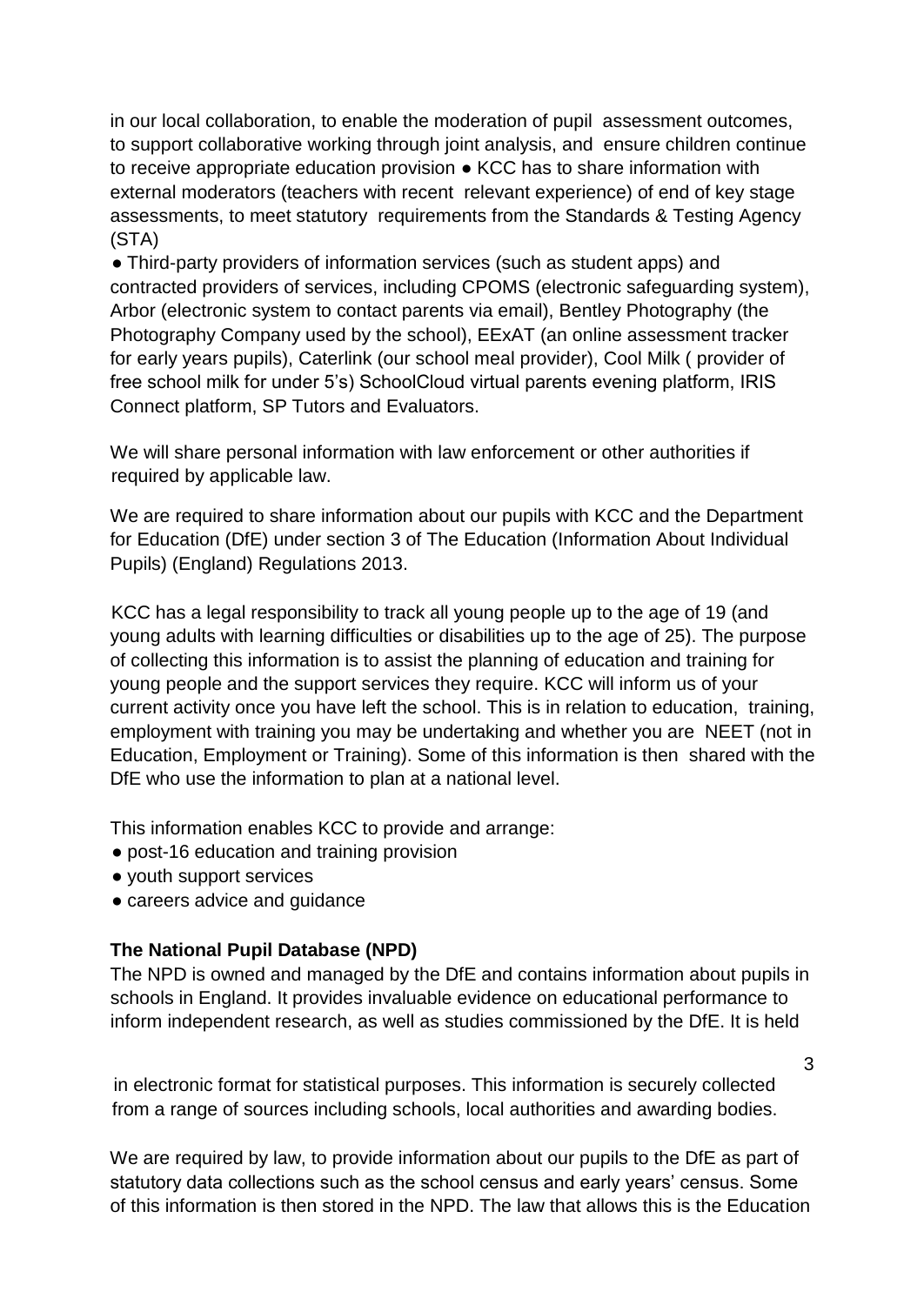(Information About Individual Pupils) (England) Regulations 2013.

The DfE may share information about our pupils from the NPD with third parties who promote the education or well-being of children in England by:

- conducting research or analysis
- producing statistics
- providing information, advice or guidance

The DfE has robust processes in place to ensure the confidentiality of our data is maintained and there are stringent controls in place regarding access and use of the data. Decisions on whether DfE releases data to third parties are subject to a strict approval process and based on a detailed assessment of:

- who is requesting the data
- the purpose for which it is required
- the level and sensitivity of data requested: and
- the arrangements in place to store and handle the data

To be granted access to pupil information, organisations must comply with strict terms and conditions covering the confidentiality and handling of the data, security arrangements and retention and use of the data.

# Your Rights

Under the GDPR you have rights which you can exercise free of charge which allow you to:

● Know what we are doing with your information and why we are doing it ● Ask to see what information we hold about you (Subject Access Requests) ● Ask us to correct any mistakes in the information we hold about you ● Object to direct marketing

● Make a complaint to the Information Commissioner's Office ● Withdraw consent (if applicable)

Depending on our reason for using your information you may also be entitled to:

- Ask us to delete information we hold about you
- Have your information transferred electronically to yourself or to another organisation
- Object to decisions being made that significantly affect you
- Object to how we are using your information
- Stop us using your information in certain ways

We will always seek to comply with your request however we may be required to hold or use your information to comply with legal duties. Please note: your request may delay or prevent us delivering a service to you.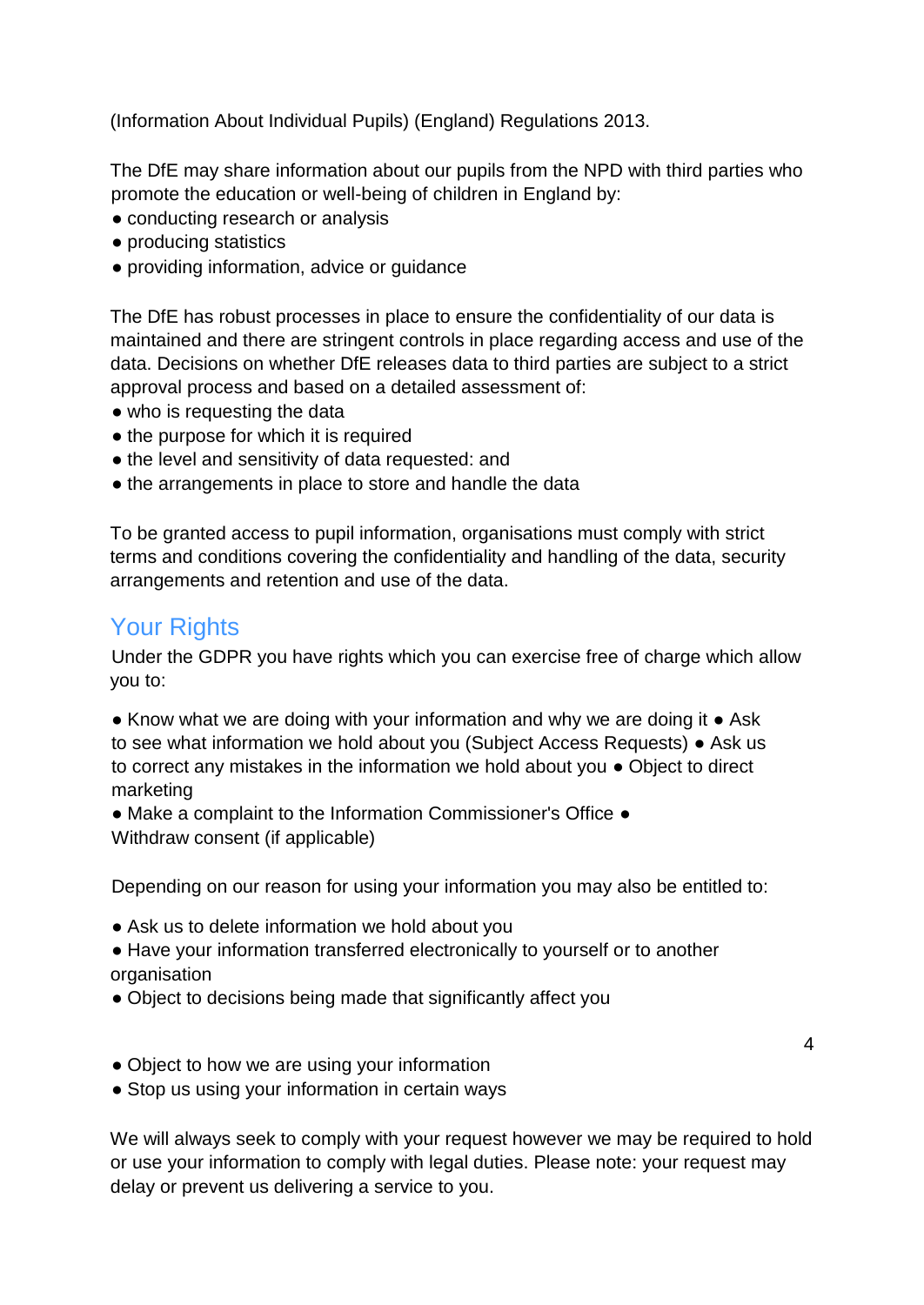For further information about your rights, including the circumstances in which they apply, see the guidance from the UK Information Commissioner's Office (ICO) on individuals' rights under the General Data Protection Regulation.

If you would like to exercise a right, please contact

SPS SPO Services, iSystems Integration, Devonshire House, 29-31 Elmfield Road, Bromley, Kent BR1 1LT

Or by email to sps-dpo-services@isystemsintegration.com

### Keeping your personal information secure

We have appropriate security measures in place to prevent personal information from being accidentally lost, or used or accessed in an unauthorised way. We limit access to your personal information to those who have a genuine business need to know it. Those processing your information will do so only in an authorised manner and are subject to a duty of confidentiality.

We also have procedures in place to deal with any suspected data security breach. We will notify you and any applicable regulator of a suspected data security breach where we are legally required to do so.

Who to Contact and Where to go for Further Information Please contact Mrs E Law to exercise any of your rights, or if you have a complaint about why your information has been collected, how it has been used or how long we have kept it for.

If you would like to get a copy of the information about you that KCC shares with the DfE or post-16 providers or how they use your information, please contact the Information Resilience and Transparency Team at data.protection@kent.gov.uk.

For more information about services for children and young people, please go to: http://www.kent.gov.uk/education-and-children or the KCC website at www.kent.gov.uk

The General Data Protection Regulation also gives you the right to lodge a complaint with a supervisory authority. The supervisory authority in the UK is the Information Commissioner who may be contacted at https://ico.org.uk/concerns or telephone 03031 231113.

For further information visit https://www.kent.gov.uk/about-the-council/about-the website/privacy-statement

5

For further information about how the Department for Education uses your information:

To find out more about the pupil information we share with the DfE, for the purpose of data collections, go to https://www.gov.uk/education/data-collection-and-censuses